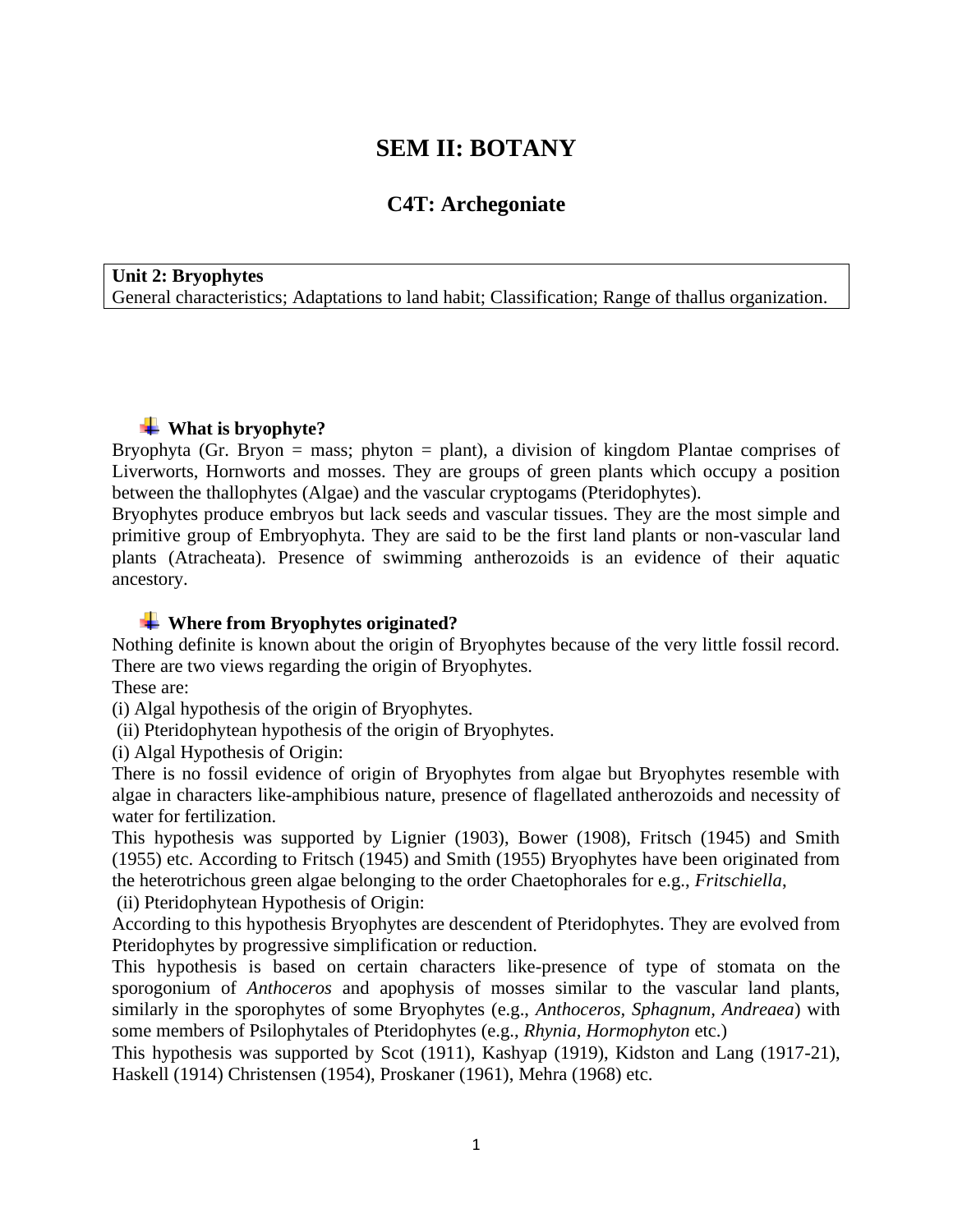## **Distribution of Bryophytes?**

Bryophytes are represented by 960 genera and 24,000 species. They are cosmopolitan in distribution and are found growing both in the temperate and tropical regions of the world at an altitude of 4000-8000 feet.

In India, Bryophytes are quite abundant in both Nilgiri hills and Himalayas; Kullu, Manali, Shimla, Darjeeling, Dalhousie and Garhwal are some of the hilly regions which also have a luxuriant growth of Bryophytes. Eastern Himalayas have the richest in bryophytic flora. A few species of *Riccia, Marchantia* and *Funaria* occur in the plains of U.P., M.P. Rajasthan, Gujarat and South India.

In hills they grow during the summer or rainy season. Winter is the rest period. In the plains the rest period is summer, whereas active growth takes place during the winter and the rainy season. Some Bryophytes have also been recorded from different geological eras e.g., *Muscites yallourensis* (Coenozoic era), *Intia vermicularies*, *Marchantia* spp. (Palaeozoic era) etc.

## $\text{H}$  **Habitat of Bryophytes:**

Bryophytes grow densely in moist and shady places and form thick carpets or mats on damp soils, rocks, bark of trees especially during rainy season.

Majority of the species are terrestrial but a few species grow in fresh water (aquatic) e.g., *Riccia fluitans, Ricciocarpos natans, Riella* etc. Bryophytes are not found in sea but some mosses are found growing in the crevices of rocks and are being regularly bathed by sea water e.g., Grimmia maritima.

Some Bryophytes also grow in diverse habitats e.g., *Sphagnum*-grows in bogs, *Dendroceros*epiphytic, *Radula protensa*. *Crossomitrium* -epiphyllous, *Polytrichum juniperinum*-xerophytic, *Tortula muralis*-on old walls. *Tortula desertorum* in deserts, *Porella platyphylla*-on dry rocks, *Buxbaumia aphylla* (moss), *Cryptothallus mirabilis* (liverwort) are saprophytic.

## **General Characters of Bryophytes:**

- 1. Bryophytes grow in damp and shady places.
- 2. They follow heterologous haplodiplobiontic type of life cycle.
- 3. The dominant plant body is gametophyte on which sporophyte is semiparasitic for its nutrition.
- 4. The thalloid gametophyte differentiated in to rhizoids, axis (stem) and leaves.
- 5. Vascular tissues (xylem and phloem) absent.
- 6. The gametophyte bears multi-cellular and jacketed sex organs (antheridia and archegonia).
- 7. Sexual reproduction is oogamous type.
- 8. Multi-cellular embryo develops inside archegonium.
- 9. Sporophyte differentiated into foot, seta and capsule.
- 10. Capsule produces haploid meiospores of similar types (homosporous).
- 11. Spore germinates into juvenile gametophyte called protonema.
- 12. Progressive sterilization of sporogenous tissue noticed from lower to higher bryophytes.
- 13. Bryophytes are classified under three classes: Hepaticae (Liverworts), Anthocerotae (Hornworts) and Musci (Mosses).

#### **Classification of Bryophytes:**

According to the latest recommendations of ICBN (International Code of Botanical Nomenclature), bryophytes have been divided into three classes.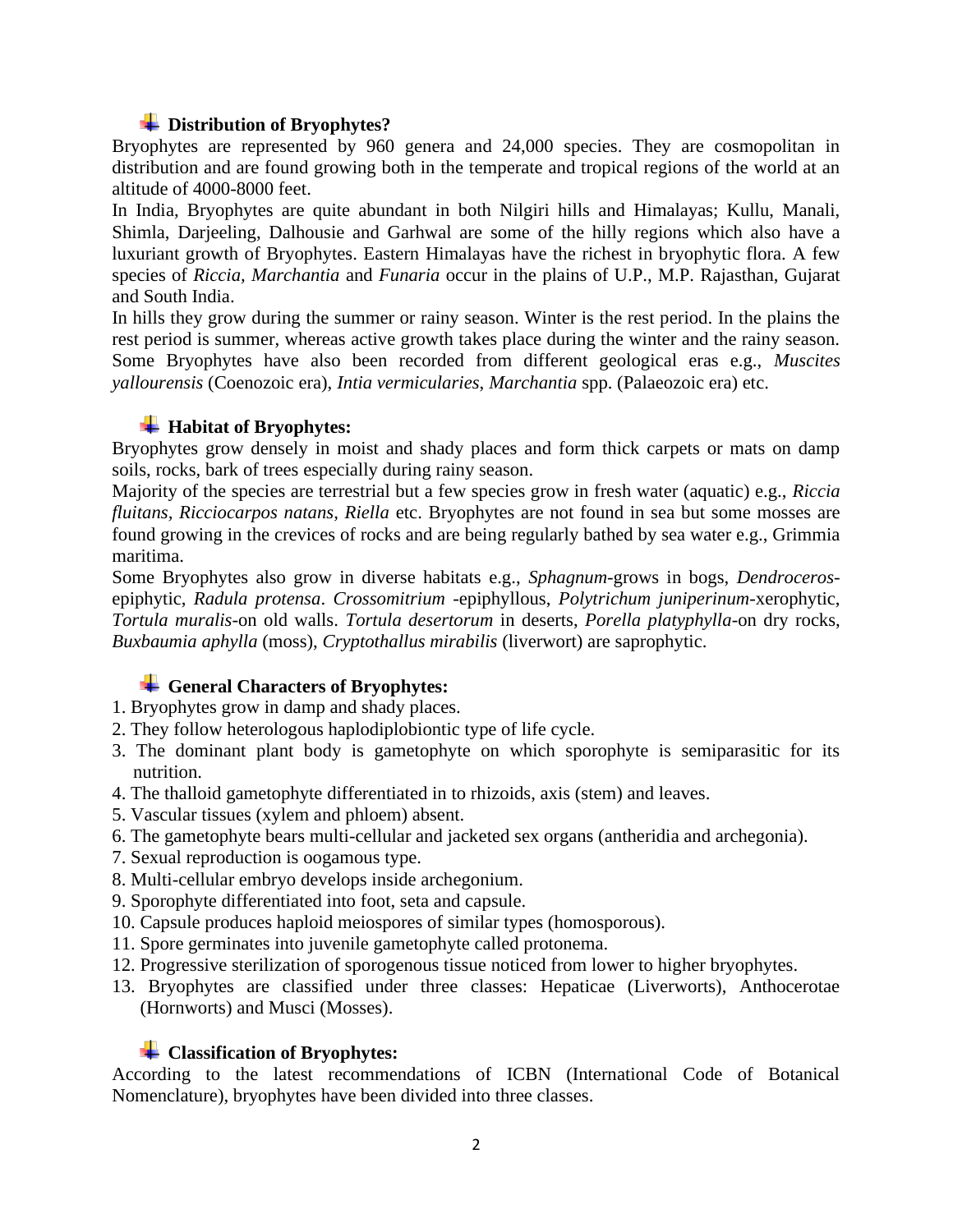- 1. Hepaticae ( Hepaticopsida = Liverworts)
- 2. Anthocerotae (Anthocertopsida= Hornworts)
- 3. Musci (Bryopsida= Mosses)

#### **Class 1. Hepaticae or Hepaticopsida:**

1. Gametophytic plant body is either thalloid or foliose. If foliose, the lateral appendages (leaves) are without mid-rib. Always dorsiventral.

- 2. Rhizoids without septa.
- 3. Each cell in the thallus contains many chloroplasts; the chloroplasts are without pyrenoid.
- 4. Sex organs are embedded in the dorsal surface.

5. Sporophyte may be simple (e.g., *Riccia*) having only a capsule, or differentiated into root, seta and capsule (e.g., *Marchantia, Pallia and Porella* etc.)

- 6. Capsule lacks columella.
- 7. It has 4 orders:
- (i) Calobryales
- (ii) Jungermanniales
- (iii) Spherocarpales
- (iv) Marchantiales.

#### **Class 2. Anthocerotae or Anthocerotopsid:**

1. Gametophytic plant body is simple, thalloid; thallus dorsiventral without air chambers, shows no internal differentiation of tissues.

2. Scales are absent in the thallus.

3. Each cell of the thallus possesses a single large chloroplast with a pyrenoid.

4. Sporophyte is cylindrical only partly dependent upon gametophyte for its nourishment. It is differentiated into bulbous foot and cylindrical capsule. Seta is meristematic.

5. Endothecium forms the sterile central column (i.e., columella) in the capsule (i.e. columella is present).

6. It has only one order-Anthocerotales.

#### **Class 3. Musci or Bryopsida:**

1. Gametophyte is differentiated into prostrate protonema and an erect gametophores

2. Gametophore is foliose, differentiated into an axis (=stem) and lateral appendages like leaves but without midrib.

3. Rhizoids multi-cellular with oblique septa.

- 4. Elaters are absent in the capsule of sporangium.
- 5. The sex organs are produced in separate branches immersed in a group of leaves.
- 6. It has only three orders:

(i) Bryales,

| Table 22.1 Bryophyte Taxonomy                  |                                                                                                                       |
|------------------------------------------------|-----------------------------------------------------------------------------------------------------------------------|
| Common Name                                    | <b>Traditional Taxonomic Name</b>                                                                                     |
| Hornworts                                      | Anthocerotophyta (=Anthocerophyta)                                                                                    |
| Liverworts                                     | Marchantiophyta (=Hepaticophyta or<br>Hepatophyta)<br>Jungermanniopsida                                               |
| Leafy liverworts                               | Jungermanniidae<br>Porellales<br>Porella<br>Radulales<br>Pleuroziales<br>Lepicoleales<br>Jungermanniales              |
| Simple thalloids                               | Metzgeriidae<br>Metzgeriales<br>Haplomitriales<br><b>Blasiales</b><br><b>Treubiales</b><br>Fossombroniales            |
| Complex thalloids                              | Marchantiopsida<br><b>Marchantiales</b><br>Marchantia<br>Sphaerocarpales<br>Monocleales<br><b>Ricciales</b><br>Riccia |
| <b>Mosses</b><br>Granite mosses<br>Peat mosses | <b>Bryophyta</b><br>Andreaeopsida<br>Sphagnopsida<br>Sphagnum                                                         |
| True mosses                                    | <b>Bryopsida</b><br>Dawsonia, Ptychomnion, Bryum<br>Takak Jungermanniidae iopsida                                     |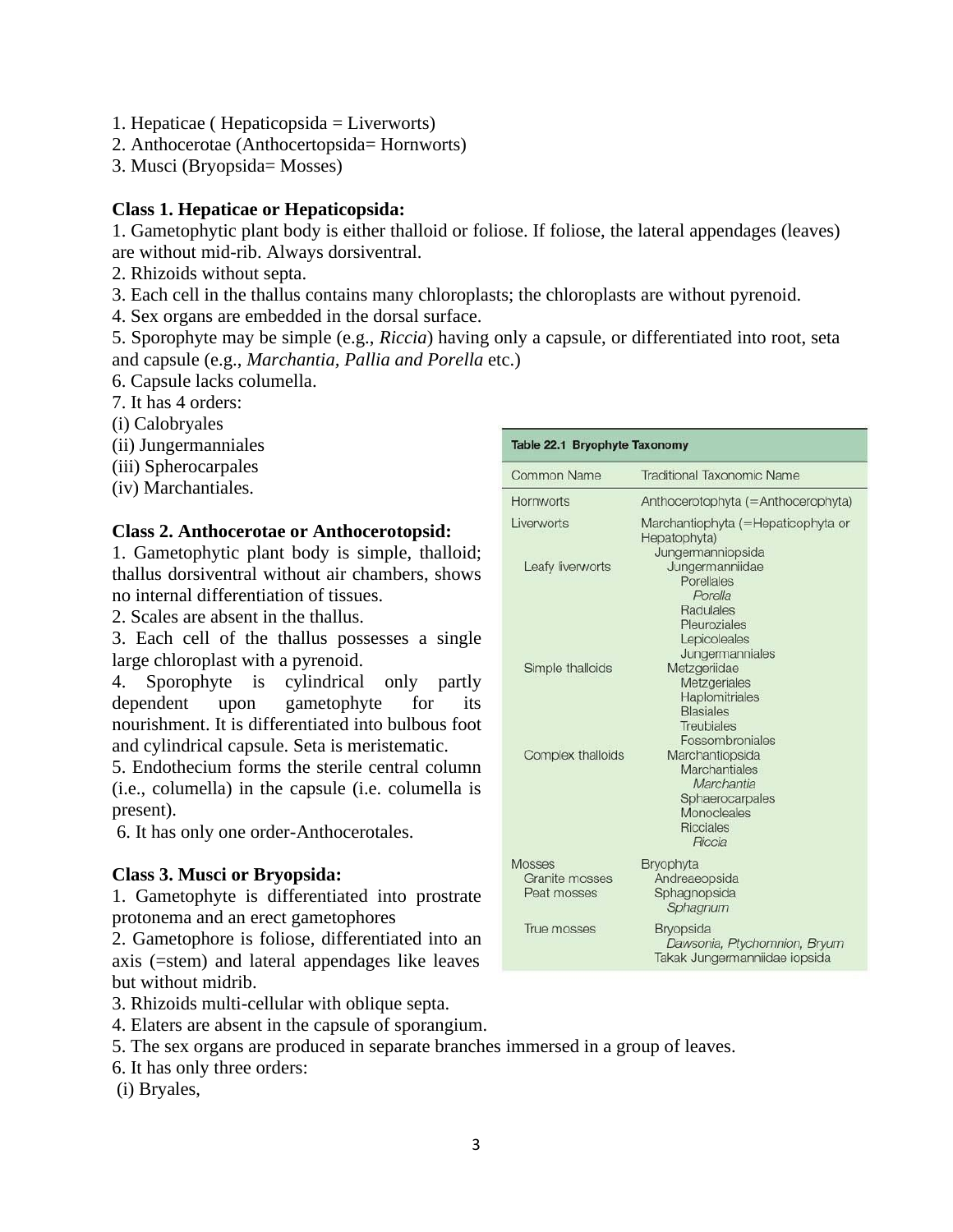(ii) Andriales

(iii) Sphagnales.

#### **EXP** Bryophytes are not a natural group

Bryophyte is a common name applied to three distinct lineages of plants that lack lignified vascular tissue. Bryophytes do not form a monophyletic group, because vascular plants are descended from them. This chapter considers them as three lineages (Table 22.1).

Mosses are familiar to everyone as a green mat in shady, moist places or lining the cracks in rocks and walls (Fig. 22.2b). Although less familiar, the liverworts also are quite common and can be found in many places if you know what to look for (Fig. 22.2d). The hornworts are the least familiar, because they often are rare and inconspicuous (Fig. 22.2e). Because they lack lignified stiffening and vascular tissues, bryophytes remain small. Mosses and liverworts, however, seldom grow alone. Colonies can cover large areas of ground and represent substantial biomass in certain communities. Some bryophytes have flat, ribbon-like bodies called thalli (singular, thallus) that often bifurcate as they grow, whereas others have a more familiar upright form with tiny leaves born on short stems.

Bryophytes frequently also possess minute projections composed of single or multiple cells that anchor the plants to the soil and thus resemble roots. In some species, they may even serve to conduct water and minerals from the substrate. However, because these structures are quite different from true roots in development, form, and function, they are called rhizoids (Fig. 22.3). All of the traits discussed in this section are ancestral in the land plant lineage--that is, they were

inherited from a common ancestor. Because only derived traits can reveal the exact path of evolution, we must examine differences among bryophyte lineages to determine how their body forms and life histories changed over time in their great leap onto the land.



Figure 22.2. Morphological diversity and habitats of bryophytes. (a)Epiphytic mosses on trees in Olympic National Park, WA. (b)Moss. (c) Granite moss *Grimmea* growing on bare rock outcrop in the Appalachian Mountains. (d) Liverwort. (e) Hornwort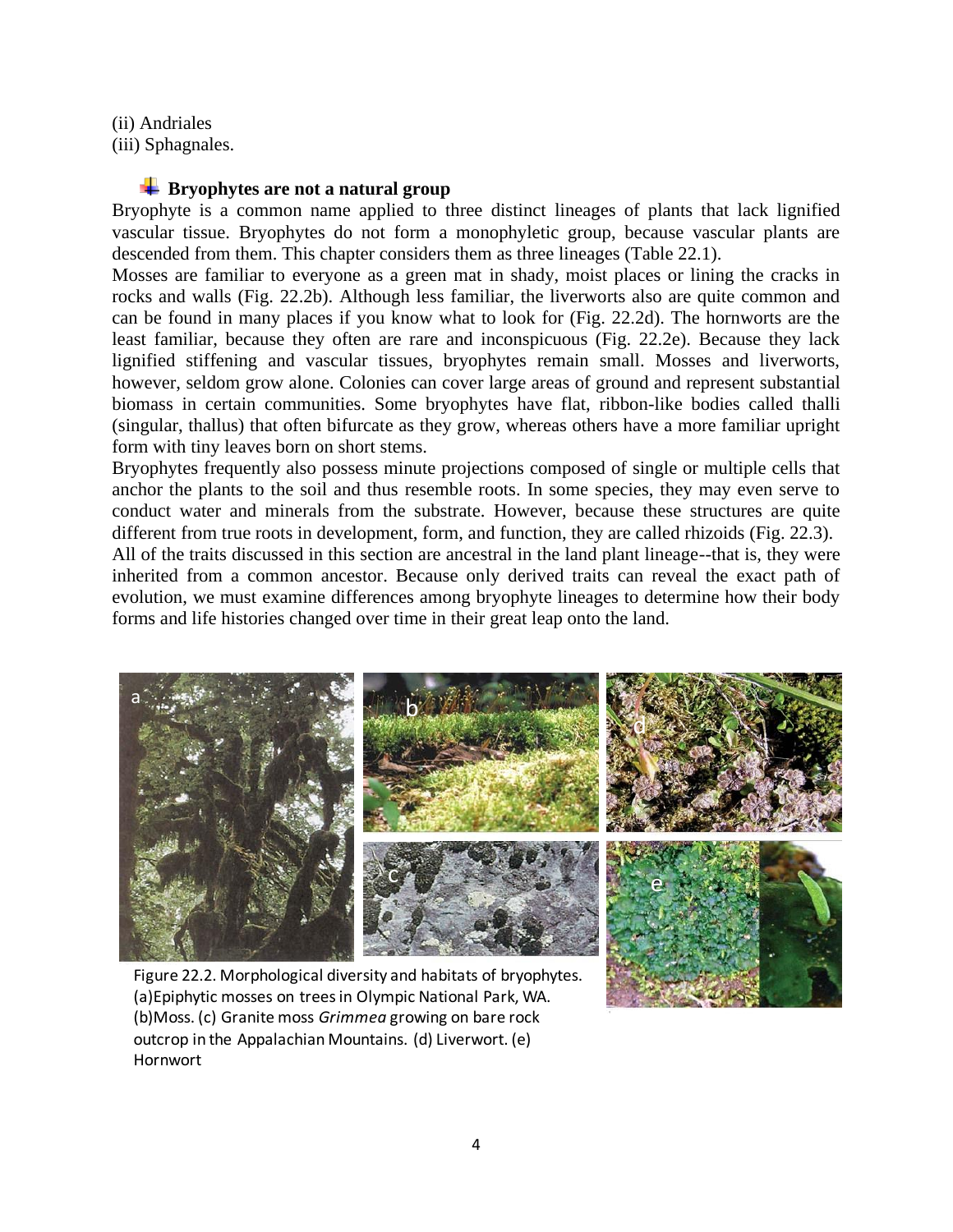#### **Why Bryophytes called Amphibians of Plant Kingdom?**

Bryophytes are also known as amphibians of plant kingdom because water is needed to complete the life cycle. In animal kingdom class Amphibia (Gr. Amphi = two or both; bios = life) includes those vertebrates which are amphibians in nature i.e., they can live on land as well as in water. Similarly, majority of the bryophytes are terrestrial but they are incompletely adapted to the land conditions.

They are unable to grow during dry season and require sufficient amount of water; for their vegetative growth. Water is absolutely essential for the maturity of sex organs ar. fertilization. Without water they are unable to complete their life cycle. On account of their complex dependence on external water for completing their life cycle, Bryophytes along with Pteridophyte are regarded as amphibians of plant kingdom.

#### **Alternation of Generation in Bryophytes**

Bryophytes show a distinct and sharply defined heteromorphic alternation of generation. In the life cycle of these plants, there exist two distinct phases. One is haploid  $(X)$  or gametophytic phase (produces gametes). It is the dominant and independent phase of the life cycle. It produces the male and female sex organs i.e., antheridia and archegonia respectively.

Haploid gametes i.e. antherozoids and eggs are produced inside the sex organs. Antherozoids are produced in antheridia and eggs are produced in archegonia. The gametes fuse to form a diploid (2x) zygote. The zygote is the starting point of the next phase of the life cycle.

On germination the zygote forms the second diploid adult of the life cycle called sporophyte or sporogonium. Sporogonium produces spore mother cells in the capsule region, which undergo meiosis and form the haploid spores called meiospores. The zygote, embryo, sporogonium and spore mother cells together constitute the sporophytic generation.

This generation is dependent completely or partially on the gametophytic generation for its nutrition. Each meiospore germinates and produces a gametophytic plant which again bears the sex organs. In this way the life cycle goes on. Because the two generations (gametophytic and sporophytic) appear alternately in the life cycles, Bryophytes show alternation of generation.

Since the generations differ completely in their morphology i.e., gametophyte is either thalloid or foliose, and the sporophyte usually consists of foot, seta and capsule, it is called heteromorphic alternation of generation.

#### **What is Apogamy and Apospory in Bryophytes**

Bryophytes are endowed with a remarkable regeneration capacity. Parts of the plant or any living cell of the thallus are capable of regenerating the entire plant. The sporophytic cells regenerate to form a protonema on which appear gametophytes. This regeneration of diploid gametophyte from a sporophyte without the formation of spores is called apospory.

Conversely a gametophyte may form a mass of cells which may regenerate a sporophyte. This regeneration of a diploid sporophyte from a gametophyte, without the formation of gametes is called apogamy. Aposory and apogamy are rarely found in life cycle of Bryophytes.

#### **Rhizoids and Scales in Bryophytes:**

Rhizoids:

In Bryophytes roots are absent and the functions of the root i.e., anchorage and absorption is performed by the filamentous structures known as rhizoids.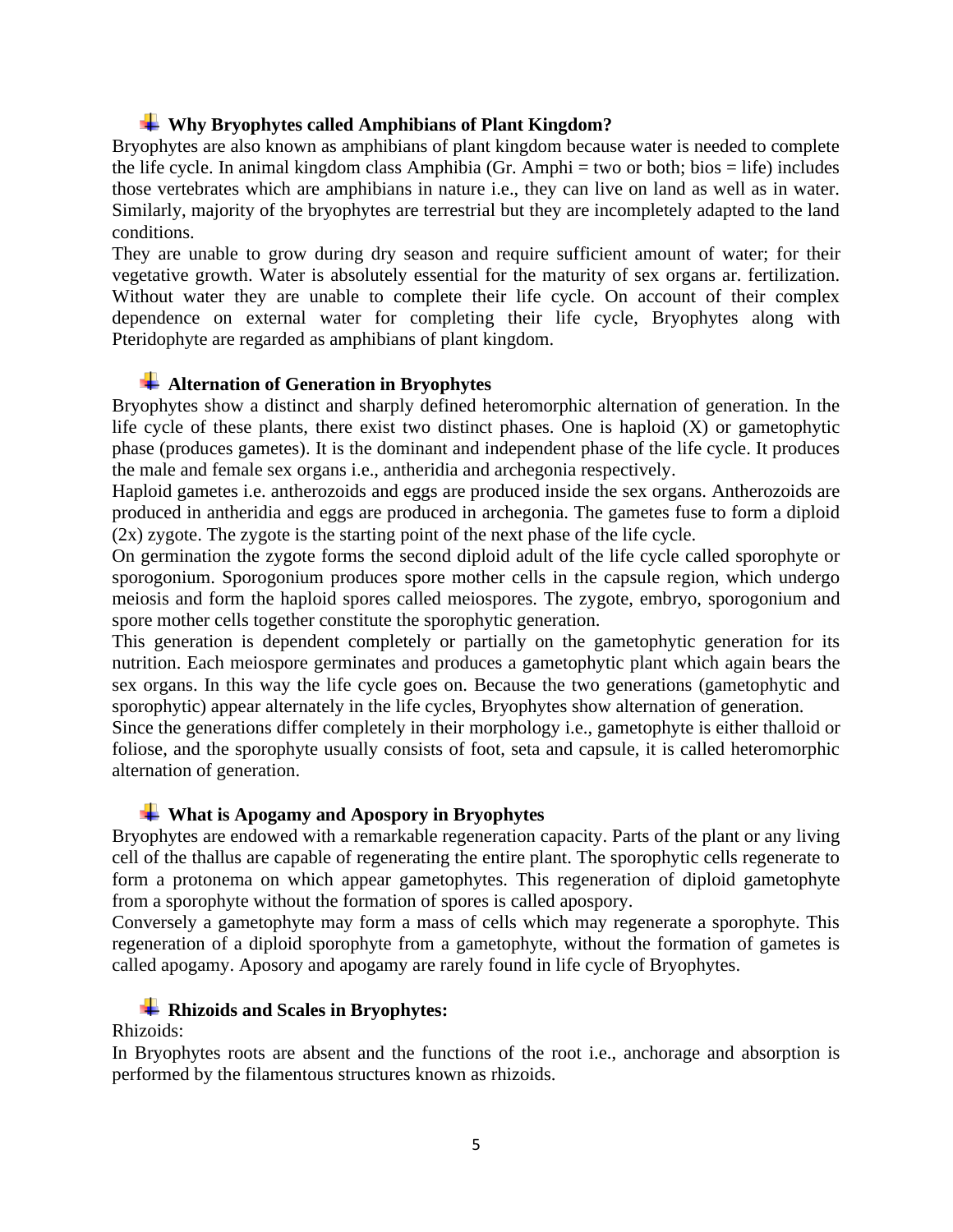Rhizoids may be unicellular, un-branched (Fig. 3B-D) in thallose forms of Hepaticopsida and Anthocerotopsida (e.g., *Riccia, Marchantia, Anthoceros*) or multicellular and branched in foliose forms of Bryopsida (Fig. 3 E) (e.g., *Funaria, Polytrichum*) Multicellular rhizoids possess oblique cross walls.

Unicellular rhizoids are of two types smooth-walled and tuberculated (Fig. 3 B-D). The members of order Marchantiales (e.g., *Riccia, Marchantia*) possess both types of rhizoids while Anthocerotales (e.g., *Anthoceros*) possess only smooth walled rhizoids.

In thalloid forms rhizoids are borne on the ventral surface (Fig. 3 A) along the mid rib, however, in foliose forms rhizoids arise from the base of the 'stem'. In aquatic Bryophytes (e.g., *Riccia fluitans, Ricciocarpus natans*) rhizoids are absent.

Scales:

Scales are present only in the members of order Marchantiales and absent in all Bryophytes. The scales are multicellular, violet coloured and single cell thick. They are violet in colour due to the presence of the pigment anthocyanin. Scales develop on the ventral surface of the thallus (Fig 3A).

They may be arranged in one row (e.g., young thallus of *Riccia*) or in two rows on each side of the mid rib (e.g., *Targionia*) or in two to four rows on each side of the mid rib (e.g., *Marchantia*) or irregularly distributed over the entire ventral surface (e.g., *Corsinia*).

In Riccia the scales are ligulate (Fig. 3G) while in Marchantia the scales are of two types-ligulate and appendiculate (divided by a narrow constriction into two parts—body and appendage, Fig. 3F). Scales protect the growing point by covering their delicate cells and secreting slime to keep them moist. The scales are absent in some aquatic members of order Marchantiales e.g., *Riccia fluitans*



Fig. 3. (A-G) Marchantia. Scales and rhizoids. (A) Marchantia thallus : Ventral surface showing rhizoids and scales, (B) Tuberculated rhizoid (surface view), (C) Smooth walled rhizoid (surface view), (D) Tuberculate rhizoid (internal view), (E) Multicellular rhizoids, (F) Appendiculate scale, (G) Ligulate scale.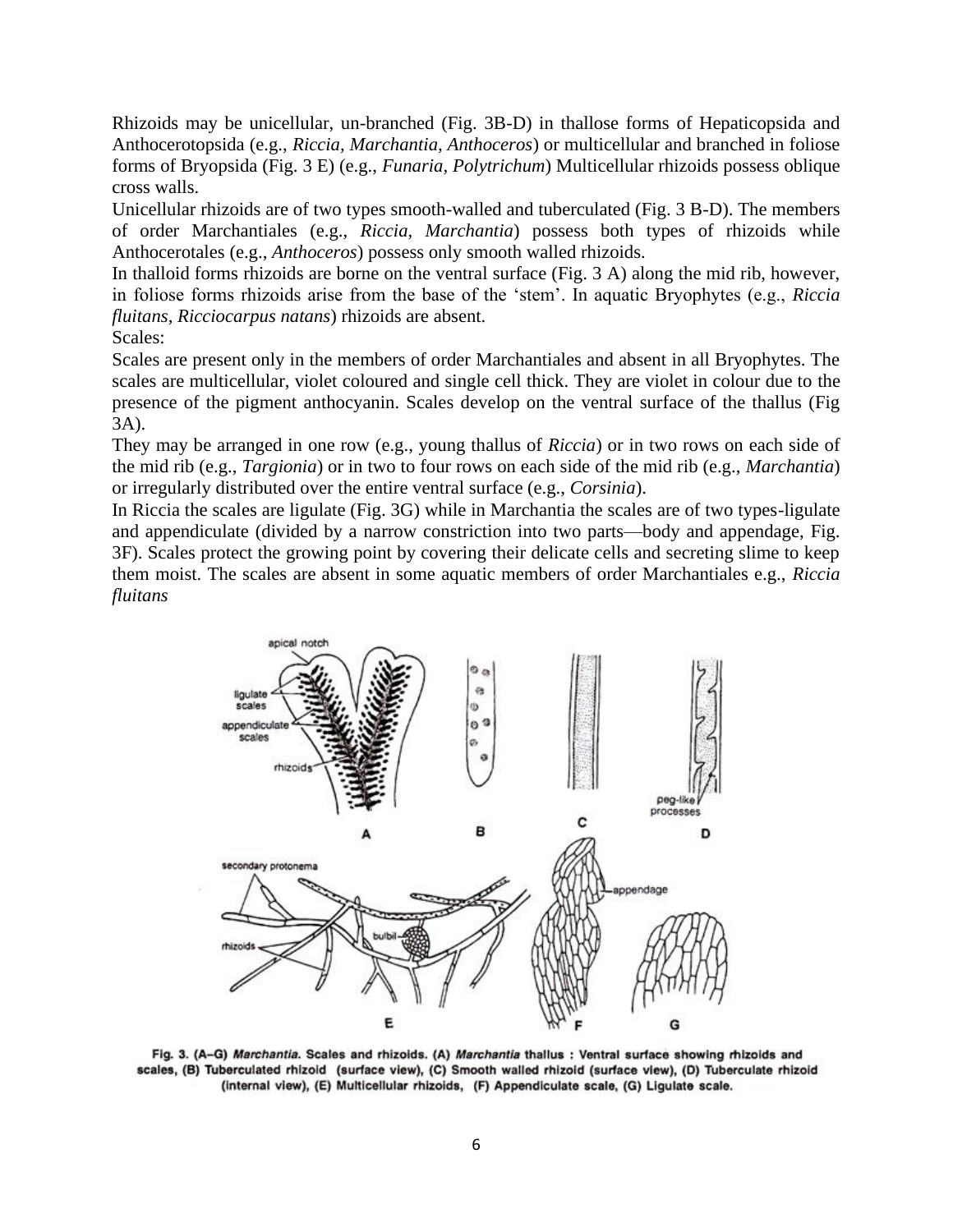# **Affinities of Bryophytes:**

From evolutionary point of view Bryophytes occupy an intermediate position between the Algae and the Pteridophytes. They show affinities with both Algae and Pteridophytes.

Resemblance of Bryophytes with Algae:

1. Plant body simple, thalloid and gametophytic.

2. Autotrophic.

- 3. Gametophytic phase is dominant.
- 4. Roots are absent.
- 5. Cell wall is made up of cellulose.

6. Pigments (chlorophyll a, chlorophyll b, α and β carotene, Lutin, Violaxanthes and Xeoxanthin) are similar in chloroplast.

7. Vascular tissue is absent.

8. Antherozoids are motile (bi-flagellated).

9. Flagella are whiplash type.

10. Water is essential for fertilization.

11. A filamentous protonema is produced by Bryophytes (juvenile stage in mosses) which resembles with the filamentous green algae.

12. In order Anthocerotales of Bryophytes, plastids are with pyrenoid which is a characteristic of Chlorophyceae (Green algae).

Resemblance of Bryophytes with Pteridophytes:

1. Plants are terrestrial.

2. Primitive simple leafless and rootless sporophytes of Pteridophytes (members of order Psilophytales) can be compared with the sporophytes of Bryophytes.

3. Sexual reproduction is oogamous.

4. Androcytes are enclosed by sterile jacket layer.

- 5. Antherozoids are flagellated.
- 6. Water is essential for fertilization.
- 7. Permanent retention of zygote within the archegonium.

8. Zygote forms the embryo.

9. Moss capsule is similar to terminal sporangium and columella of Psilophytales.

10. Both Bryophytes and Pteridophytes are characterised by heteromorphic alternation, of generation.

#### **Key concepts**

1. Bryophytes are land plants that differ from all other plants lacking lignified vascular tissue by having the gametophyte generation dominant and having unbranched sporophytes that produce a single sporangium.

2. Modern bryophytes almost certainly evolved from a single common ancestor, and they likely represent several lineages along the evolutionary path to vascular plants. Recent fossil discoveries push back the earliest appearance of bryophytes to 475 million years ago. Existing bryophytes preserve a suite of ancestral characteristics that give us insight into the origin of land plants. Bryophyte relationships remain uncertain; however, existing bryophytes fall into three lineages: liverworts (Marchantiophyta), hornworts (Anthocerotophyta), and mosses (Bryophyta). Traditionally, liverworts have been considered the earliest evolving lineage of bryophytes, but recent evidence suggests that hornworts may be the earliest. Mosses are likely the closest sister group to vascular plants.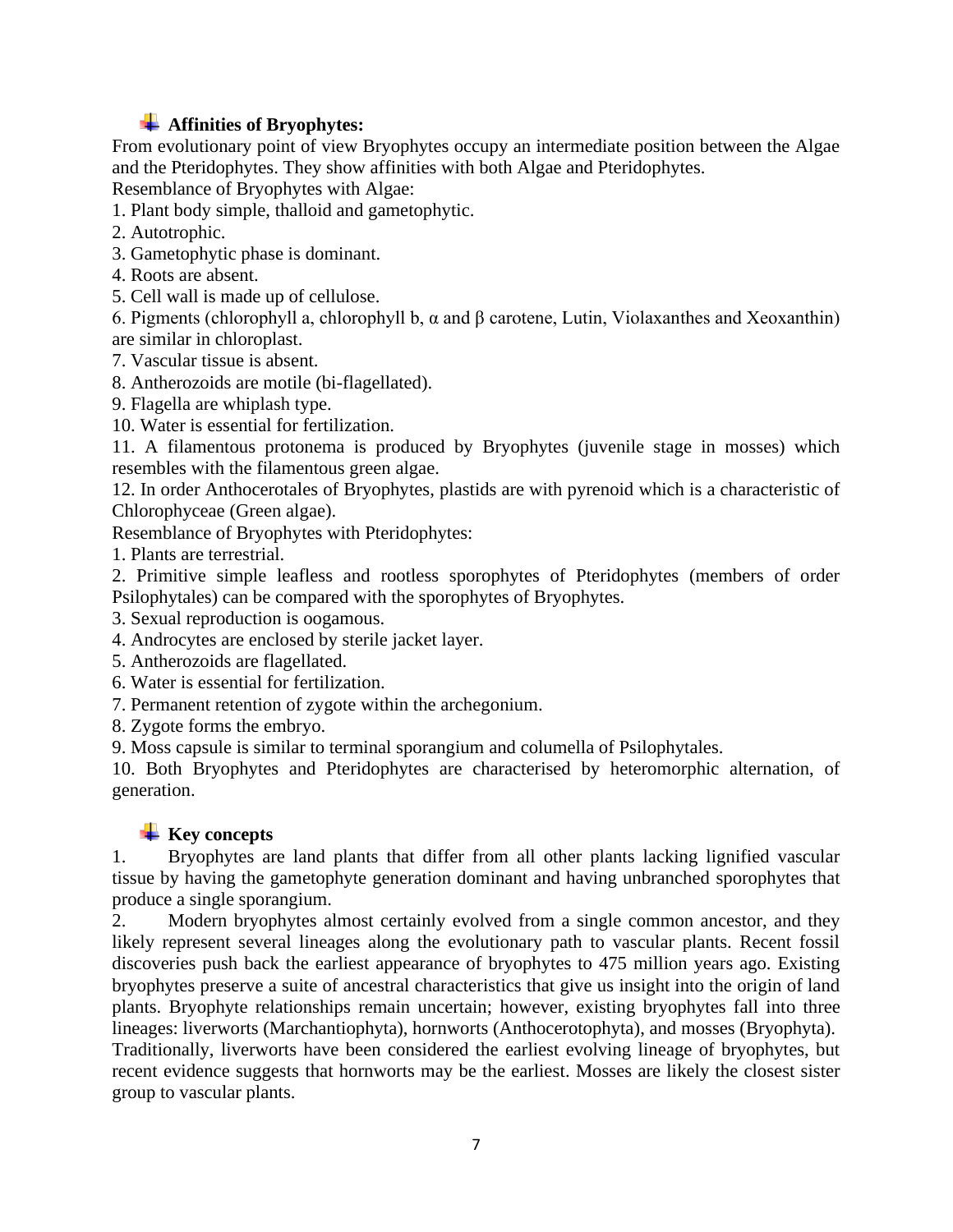3. Key innovations of the bryophyte radiation, not present in their algal ancestors, include multicellular gametangia (antheridia and archegonia) that protect and insulate gametes from the environment; a multicellular sporophyte that develops from an embryo embedded within and nutritionally dependent on the gametophyte; and the presence of a waxy coating on the shoots (cuticle) and the spores (sporopollenin). The most complex bryophyte sporophytes also contain novel structures such as stomata and water- and sugar-conducting tissue (unlignified vascular tissue). Bryophyte gametophytes are not able to control their water balance, and they dry out rapidly in the absence of free water. The desiccated plants are still alive and can become active within minutes of being rewetted.

4. Mosses are important in many ecosystems. They provide most of the biomass in boreal vegetation such as tundra, they dominate the understory of cool-temperate forests, and they are common in damp microenvironments. Some species are aquatic and most require humid conditions, but some can colonize dry, exposed habitats such as rock outcrops and desert soil surfaces.

#### $\overline{\phantom{a}}$  **Adaptation to Land Habitat**

Bryophytes are first land plants. Evidences support that Bryophytes are evolved from Algae. During the process of origin they developed to certain adaptations to land habit. These are:

1. Formation of a compact multi cellular plant body which helped in the conservation of water by reducing cell surface area exposed to dry land condition. Presence of cuticle further reduces loss of water by evaporation. i.e, Development of compact plant body covered with epidermis.

2. Development of special organs for attachment and absorption of water e.g., rhizoids.

3. Development of photosynthetic tissues into special chambers for the absorption of carbon dioxide without losing much water and exposure to light. i.e, Absorption of carbon dioxide from atmosphere for photosynthesis. e.g, airpores.

4. Gametes are produced and protected by the special multi cellular organs (antheridia and archegonia).

5. Protection of reproductive cells from drying and mechanical injury i.e., jacketed sex organs.

Heterogamy (production of two types of gametes) is evolved, forming non motile egg containing stored food and motile sperms.

6. Multi-cellular embryo is formed which is retained and protected inside the female reproductive body during its development, i.e, Retention of zygote within the archegonium.

7. Alternation of spore-producing generation (sporophyte) with gamete producing generation gametophyte enabled the plant to produce and test the best genetic combinations for adapting to the versatile terrestrial conditions.



Figure 22.1. A cladogram of relationships between the bryophytes and vascular plants. Hornworts are the basal-most lineage of land plants, although other hypotheses place liverworts in that position. Mosses are almost certainly the sister group to vascular plants.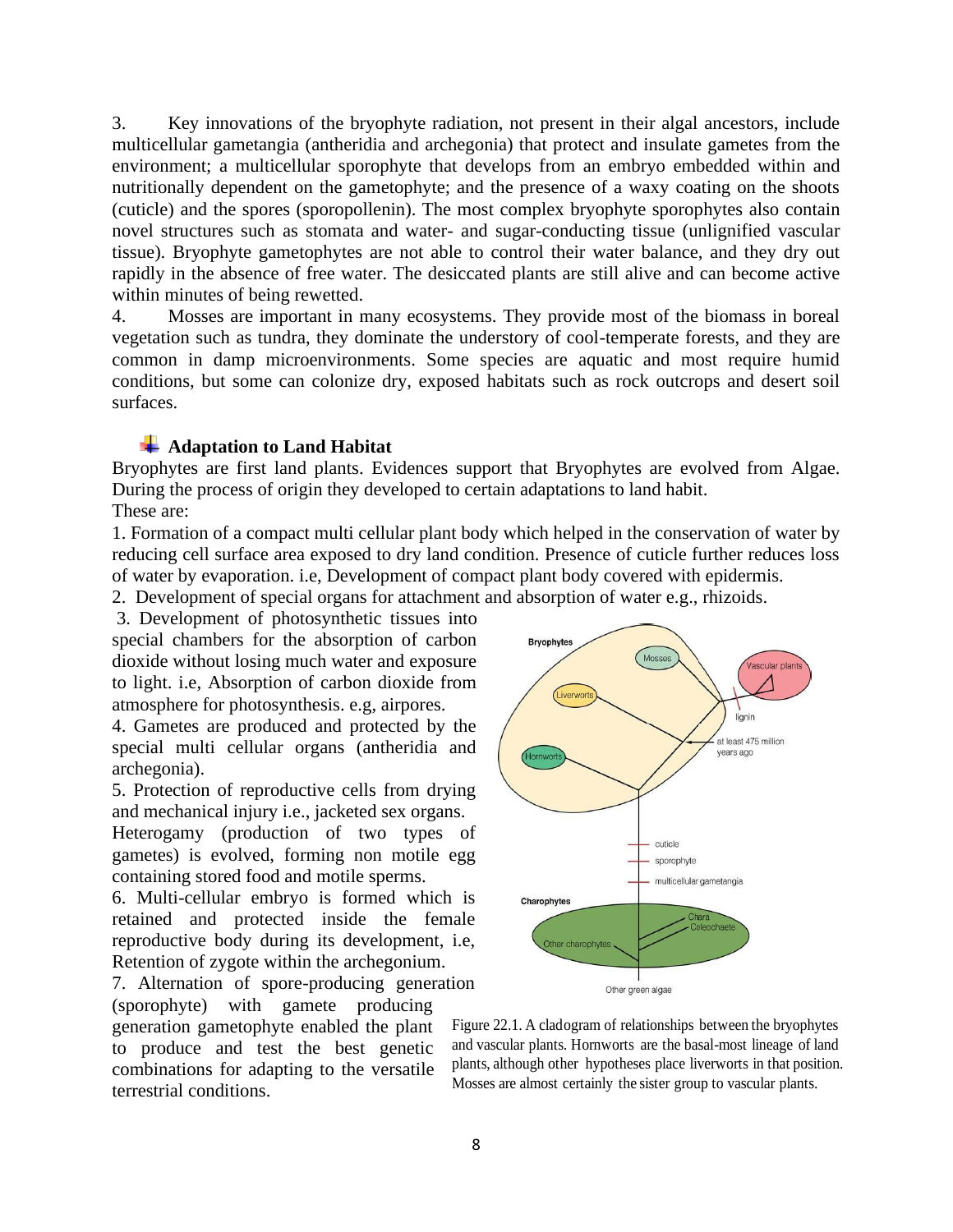- 8. Production of large number of thick walled spores.
- 9. Dissemination of spores by wind.

#### **The leap onto land**

Despite being common almost everywhere, bryophytes often are ignored because of their small stature, lack of familiar features, and the fact that in many environments they are dormant for much of the year. Yet bryophytes are exceptionally diverse, with nearly 25,000 named species. Among land plants, only flowering plants and ferns have more species. Bryophytes also are extremely widespread, being present on all continents, including Antarctica. They have a long evolutionary history, and some bryophytes are a sister group to vascular plants (Fig. 22.1).

The great diversity of bryophyte species reflects a stunning diversity of habitats, from barren arctic and alpine ground to hot deserts, from the bottom of lakes to the canopy of tropical rain forests. Peat mosses grow submerged in the acidic waters of bogs, whereas various liverworts grow as epiphytes on the leaves of trees. Some mosses grow on rocks exposed to ocean salt spray or intense heat and sunlight.

Others tolerate very dim light and grow in the understory of dense forests or inside caves and burrows (Fig. 22.2). These adaptable plants can be found nearly everywhere that plant life is possible. But despite being so adaptable, all bryophytes have one major limitation. They require free water, not just soil moisture, in their environment. Without it, they cannot reproduce sexually.

As you might expect from the diverse environments inhabited by bryophytes, they have a corresponding diversity of body forms, from the giant moss *Dawsonia superba*, which can reach a height of 70 cm and resembles a pine tree seedling, to *Ptychomnion aciculare*, in which "dwarf" male plants grow attached to the leaves of the female plants.

These relatively inconspicuous and overlooked plants warrant more careful study for a number of reasons. Bryophytes can be important ecologically, by altering pH, absorbing carbon, and regulating nutrient cycling, colonizing barren surfaces, creating soils, and reducing erosion. They often are important elements in the local water cycle, absorbing and holding moisture so that other plants benefit. They are also useful to environmental scientists because the majority of bryophytes, despite their amazing resilience, are intolerant of pollution and often disappear from contaminated areas. This sensitivity makes them good indicators of air and water quality. Bryophytes also possess many physiological adaptations that interest scientists. For example, some bryophytes can survive extended periods (more than20 years) of desiccation and then when rewetted revive in a matter of minutes to resume normal growth.

#### **Bryophytes Faced Many Problems When They Moved onto the Land**

Bryophytes retain many of the characteristics of their algal ancestors, including a nutritionally independent (photosynthetic) and complex gametophyte; the photosynthetic pigments chlorophyll a and b, carotenoids, and xanthophylls; sperm that swim by means of two asymmetrically attached flagella; chloroplasts with conspicuous grana, which store food as starch; and cell walls composed primarily of cellulose and pectin. Bryophytes also engage in a particular type of cell division that is present in charophytes but absent in other green algae: the nuclear envelope breaks down and microtubules oriented perpendicular to the plane of division form a cell plate that grows from the center to the outer portion of the cell.

Faced with the great difficulties of a terrestrial life, bryophytes also evolved many new and highly successful adaptations. The primary problems of life on land were preventing death by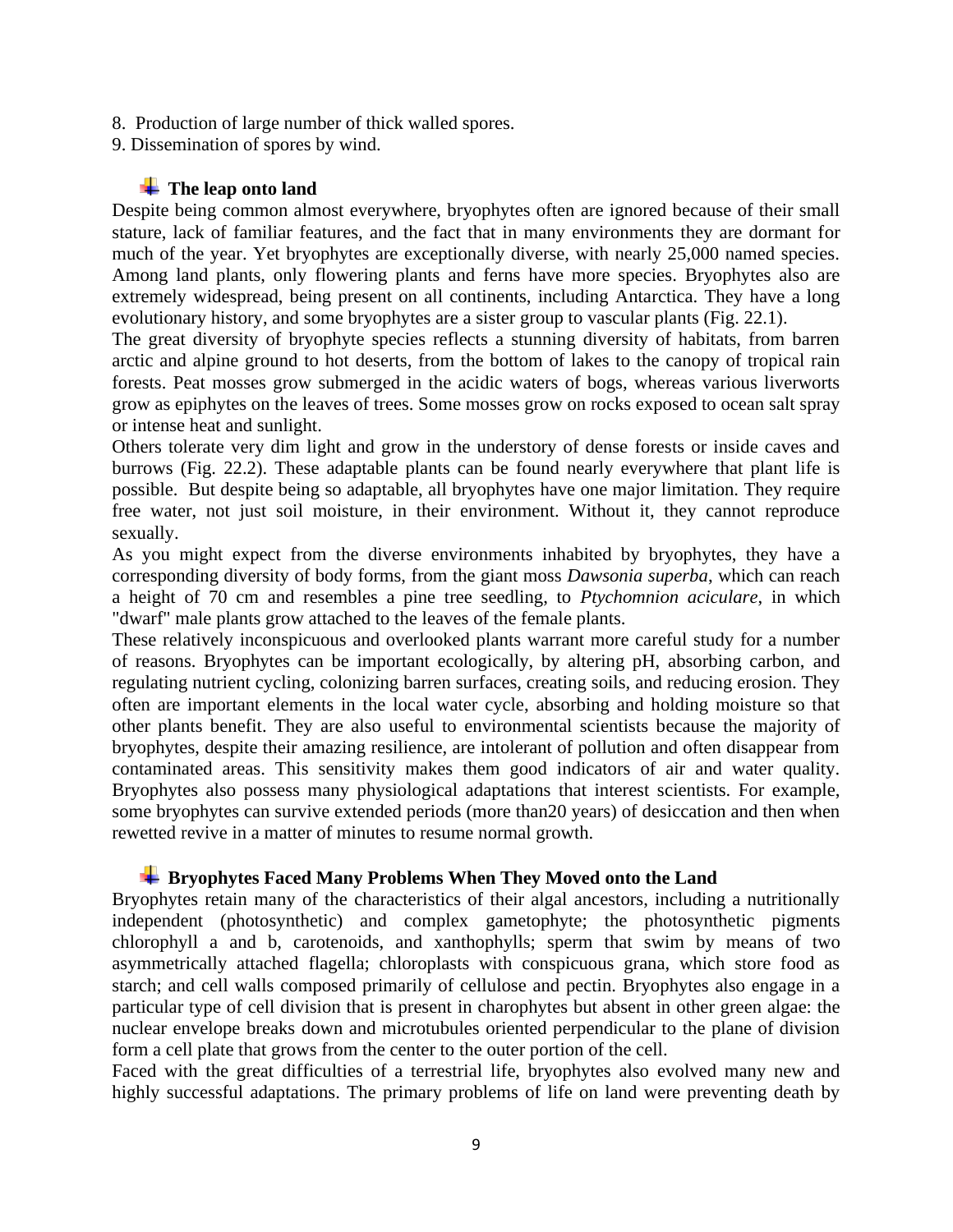drying out, dispersing spores through the air, and avoiding damage from weather and intense solar radiation. The responses to these problems, which bryophytes pioneered, were subsequently passed on to all their descendents and have become the fundamental innovations that define land plants.

# **Example 1.5 Example 1.5 Example 1.5 Example 1.5 Example 1.5 Example 1.5 Example 1.6 Example 1.6 Example 1.6 Example 1.6 Example 1.6 Example 1.6 Example 1.6 Example 1.6 Example 1.6 Example 1.6 Example 1.6 Example 1.6 Examp**

1. Protection from soil erosion:

Bryophytes, especially mosses, form dense mats over the soil and prevent soil erosion by running water.

2. Soil formation:

Mosses are an important link in plant succession on rocky areas. They take part in binding soil in rock crevices formed by lichens. Growth of *Sphagnum* ultimately fills ponds and lakes with soil. 3. Water retention:

*Sphagnum* can retain 18-26 times more water than its weight. Hence, used by gardeners to protect desiccation of the seedling during transportation and used as nursery beds.

4. Peat:

It is a dark spongy fossilized matter of *Sphagnum*. Peat is dried and cut as cakes for use as fuel. Peat used as good manure. It overcomes soil alkalinity and increases its water retention as well as aeration. On distillation and fermentation yield many chemicals.

5. As food:

Mosses are good source of animal food in rocky and snow-clad areas.

6. Medicinal uses:

Decoction of *Polytrichum commune* is used to remove kidney and gall bladder stones. Decoction prepared by boiling Sphagnum in water for treatment of eye diseases. *Marchantia polymorpha* has been used to cure pulmonary tuberculosis.

7. Other uses:

Bryophytes arc used as packing material for fragile goods, glass wares etc. Some bryophytes act as indicator plants. For example, *Tortell tortusa* grow well on soil rich in lime.